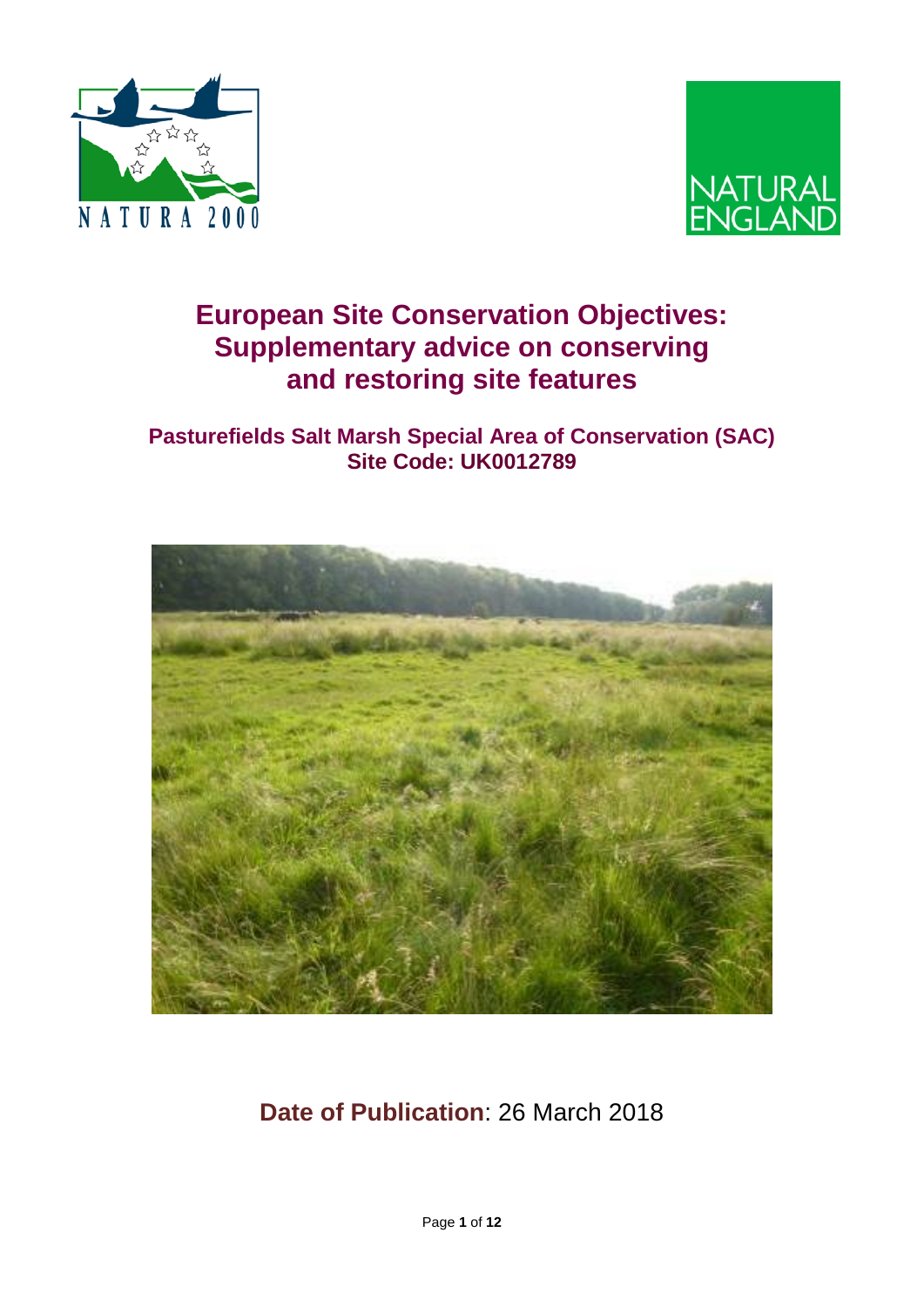### **About this document**

This document provides Natural England's supplementary advice about the European Site Conservation Objectives relating to Pasturefields Salt Marsh SAC. This advice should therefore be read together with the SAC Conservation Objectives available [here.](http://publications.naturalengland.org.uk/publication/6292877810335744)

**You should use the Conservation Objectives, this Supplementary Advice and any case-specific advice given by Natural England, when developing, proposing or assessing an activity, plan or project that may affect this site.**

This Supplementary Advice to the Conservation Objectives presents attributes which are ecological characteristics of the designated species and habitats within a site. The listed attributes are considered to be those that best describe the site's ecological integrity and which, if safeguarded, will enable achievement of the Conservation Objectives. Each attribute has a target which is either quantified or qualitative depending on the available evidence. The target identifies as far as possible the desired state to be achieved for the attribute.

The tables provided below bring together the findings of the best available scientific evidence relating to the site's qualifying features, which may be updated or supplemented in further publications from Natural England and other sources. The local evidence used in preparing this supplementary advice has been cited. The references to the national evidence used are available on request. Where evidence and references have not been indicated, Natural England has applied ecological knowledge and expert judgement. You may decide to use other additional sources of information.

In many cases, the attribute targets shown in the tables indicate whether the current objective is to 'maintain' or 'restore' the attribute. This is based on the best available information, including that gathered during monitoring of the feature's current condition. As new information on feature condition becomes available, this will be added so that the advice remains up to date.

The targets given for each attribute do not represent thresholds to assess the significance of any given impact in Habitats Regulations Assessments. You will need to assess this on a case-by-case basis using the most current information available.

Some, but not all, of these attributes can also be used for regular monitoring of the actual condition of the designated features. The attributes selected for monitoring the features, and the standards used to assess their condition, are listed in separate monitoring documents, which will be available from Natural England.

These tables do not give advice about SSSI features or other legally protected species which may also be present within the European Site.

**If you have any comments or queries about this Supplementary Advice document please contact your local Natural England adviser or email [HDIRConservationObjectivesNE@naturalengland.org.uk](mailto:HDIRConservationObjectivesNE@naturalengland.org.uk)**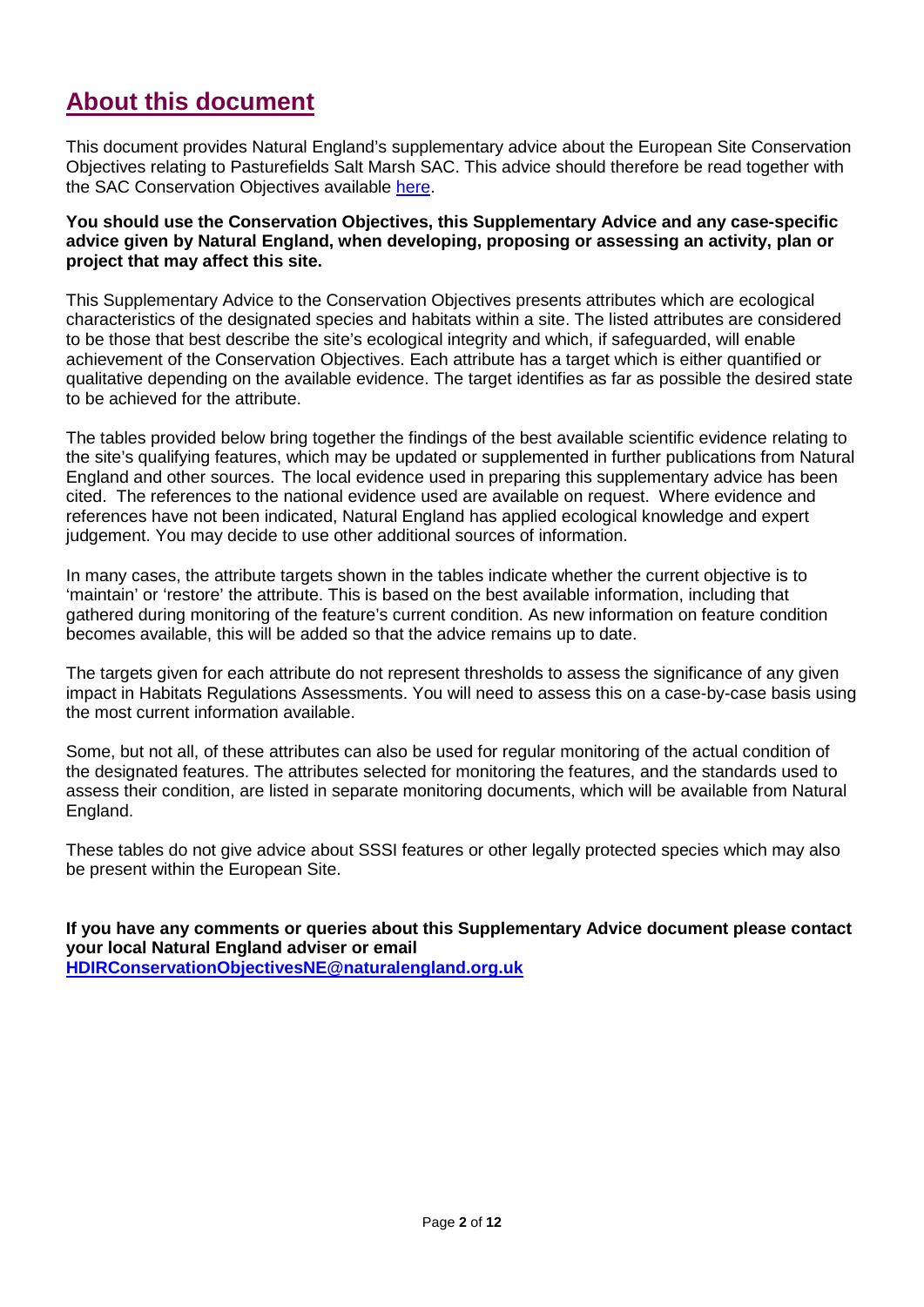## **About this site**

#### **European Site information**

| <b>Name of European Site</b>                                                                   | Pasturefields Salt Marsh Special Area of Conservation (SAC)                                                                    |
|------------------------------------------------------------------------------------------------|--------------------------------------------------------------------------------------------------------------------------------|
| Location                                                                                       | <b>Staffordshire</b>                                                                                                           |
| <b>Site Maps</b>                                                                               | The designated boundary of this site can be viewed here on the<br><b>MAGIC</b> website                                         |
| <b>Designation Date</b>                                                                        | 1 <sup>st</sup> April 2005                                                                                                     |
| <b>Qualifying Features</b>                                                                     | See section below                                                                                                              |
| <b>Designation Area</b>                                                                        | 7.70 ha                                                                                                                        |
| <b>Designation Changes</b>                                                                     | N/A                                                                                                                            |
| <b>Feature Condition Status</b>                                                                | Details of the feature condition assessments made at this site can be<br>found using Natural England's Designated Sites System |
| <b>Names of component</b><br><b>Sites of Special Scientific</b><br><b>Interest (SSSIs)</b>     | <b>Pasturefields Saltmarsh SSSI</b>                                                                                            |
| <b>Relationship with other</b><br><b>European or International</b><br><b>Site designations</b> | N/A                                                                                                                            |

#### **Site background and geography**

Pasturefields Salt Marsh SAC is a remnant of the former saltmarshes of the Trent Valley, once exploited for brine extraction. This saltmarsh still has two old brine wells, fed by naturally saline (salt-rich) water seeping up from deep underground.

The site lies within the [Needwood and South Derbyshire Claylands National Character Area](http://publications.naturalengland.org.uk/publication/4492587) (NCA), a predominately rolling plateau that slopes from the southern edge of the Peak District to the valley of the River Trent in the south-west.

Despite its small size, it contains an unusual variety of halophytic (salt tolerant) plants which are usually found in more saline coastal habitats. These include common saltmarsh-grass *Puccinellia maritima*, lesser sea-spurrey *Spergularia marina*, saltmarsh rush *Juncus gerardii* and sea arrowgrass *Triglochin maritimum*.

The site is also locally important for breeding birds associated with lowland wet grassland including snipe, redshank and lapwing.

The site is managed as a nature reserve by the **Staffordshire Wildlife Trust.**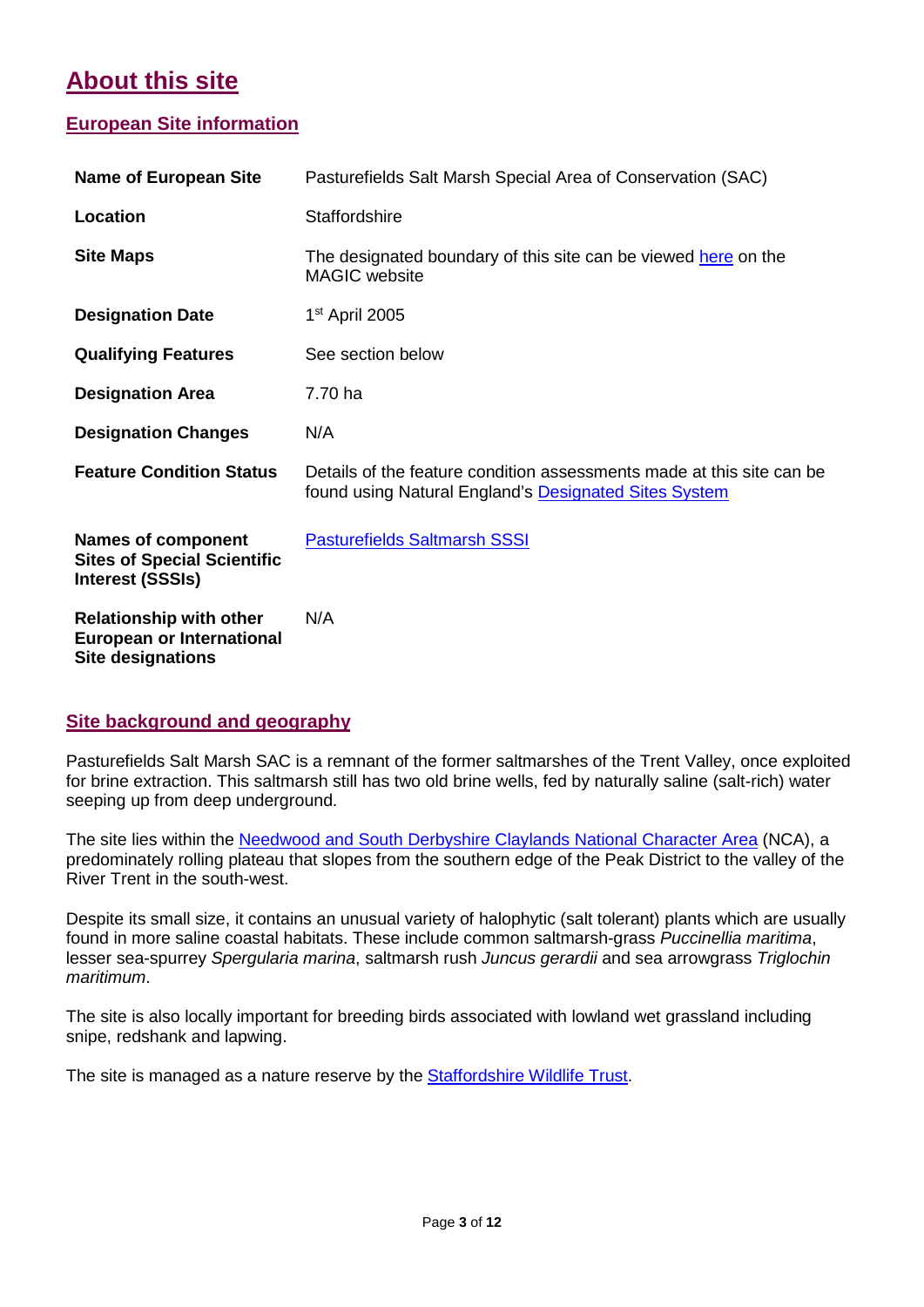## **About the qualifying features of the SAC**

The following section gives you additional, site-specific information about this SAC's qualifying features. These are the natural habitats and/or species for which this SAC has been designated.

#### **Qualifying habitats:**

#### • **H1340. Inland salt meadows\* (priority feature); 'Inland saltmarshes'**

This habitat type refers to non-coastal sites supporting saltmarsh vegetation. In the UK this vegetation typically corresponds to the NVC types SM16 *Festuca rubra* salt-marsh community and SM23 *Spergularia marina – Puccinellia distans* salt-marsh community.

The Annex I type comprises anthropogenic or man-made stands found, for example, in former saltworking sites, as well as natural or near-natural forms.

Inland salt meadows are a rare habitat type, having declined dramatically in the past 50 years in all areas where it occurs. The destruction of much of the natural habitat can be traced back to early saltproduction activities.

Pasturefields Salt Marsh in the West Midlands is the only known remaining example in the UK of a natural salt spring with inland saltmarsh vegetation. The vegetation consists of red fescue *Festuca rubra,* with common saltmarsh-grass *Puccinellia maritima*, lesser sea-spurrey *Spergularia marina*, saltmarsh rush *Juncus gerardii* and sea arrow-grass *Triglochin maritimum* in the most saline situations.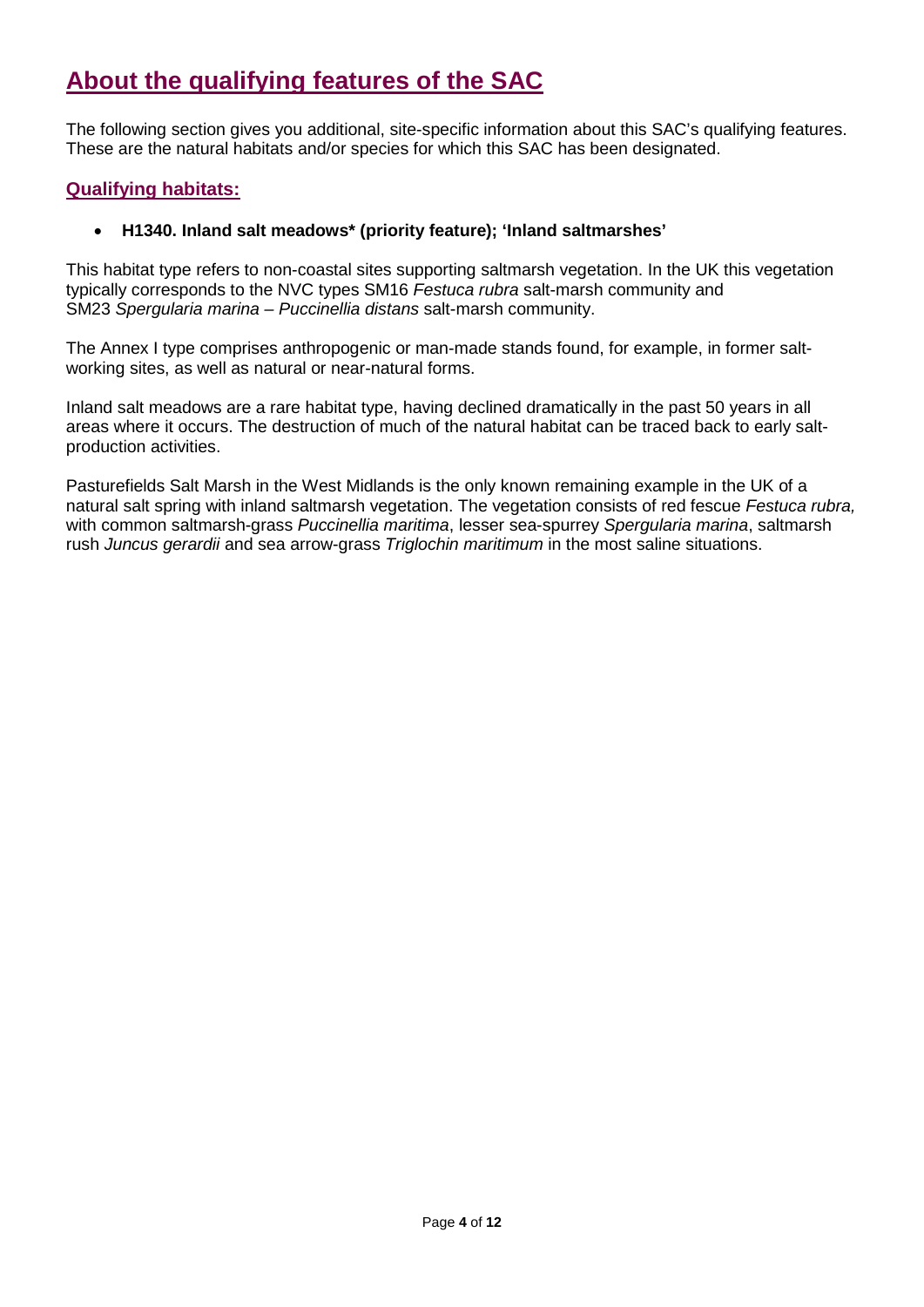### **Table 1: Supplementary Advice for Qualifying Features: H1340. Inland salt meadows; Inland saltmarshes \***

|                                                                           | <b>Attributes</b>                                                   | <b>Targets</b>                                                                                                                                                                                                         | <b>Supporting and Explanatory Notes</b>                                                                                                                                                                                                                                                                                                                                                                                                                                                                                                                                                                                                                                                                                                                                                                                                                                                                                                                                                                                                                              | Sources of site-                                                                                                                                                      |
|---------------------------------------------------------------------------|---------------------------------------------------------------------|------------------------------------------------------------------------------------------------------------------------------------------------------------------------------------------------------------------------|----------------------------------------------------------------------------------------------------------------------------------------------------------------------------------------------------------------------------------------------------------------------------------------------------------------------------------------------------------------------------------------------------------------------------------------------------------------------------------------------------------------------------------------------------------------------------------------------------------------------------------------------------------------------------------------------------------------------------------------------------------------------------------------------------------------------------------------------------------------------------------------------------------------------------------------------------------------------------------------------------------------------------------------------------------------------|-----------------------------------------------------------------------------------------------------------------------------------------------------------------------|
|                                                                           |                                                                     |                                                                                                                                                                                                                        |                                                                                                                                                                                                                                                                                                                                                                                                                                                                                                                                                                                                                                                                                                                                                                                                                                                                                                                                                                                                                                                                      | based evidence<br>(where available)                                                                                                                                   |
| <b>Extent and</b><br>distribution<br>of the feature                       | <b>Extent of the</b><br>feature within<br>the site                  | Maintain the total<br>extent of the H1340<br>feature at 1 ha.                                                                                                                                                          | There should be no measurable net reduction (excluding any trivial loss) in the extent<br>and area of this feature, and in some cases, the full extent of the feature may need to be<br>restored.<br>The baseline-value of extent given has been generated using data gathered from the<br>listed site-based surveys. Area measurements given may be approximate depending on<br>the methods, age and accuracy of data collection, and as a result this value may be<br>updated in future to reflect more accurate information. The extent of an Annex I habitat<br>feature covers the sum extent of all of the component vegetation communities present<br>and may include transitions and mosaics with other closely-associated habitat features.<br>Where a feature is susceptible to natural dynamic processes, there may be acceptable<br>variations in its extent through natural fluctuations.<br>At this SAC, the H1340 feature forms only a small part of the designated site, with<br>remainder consisting of wet neutral semi-improved grassland habitat. | LAWLEY, S.<br>(1993) Pasture<br>Fields<br>Management Plan.<br>Staffordshire<br>Wildlife Trust.                                                                        |
|                                                                           | <b>Spatial</b><br>distribution of<br>the feature<br>within the site | Maintain the<br>distribution and<br>configuration of the<br>H1340 feature,<br>including where<br>applicable its<br>component vegetation<br>types, across the site                                                      | Distribution includes the spatial pattern or arrangement of this habitat feature, and its<br>component vegetation types, across the site.<br>Changes in distribution may affect the nature and range of the vegetation communities<br>present, the operation of the physical, chemical, and biological processes in the system<br>and the resiliency of the site and its features to changes or impacts.                                                                                                                                                                                                                                                                                                                                                                                                                                                                                                                                                                                                                                                             | LAWLEY, S.<br>(1993) Pasture<br>Fields<br>Management Plan.<br>Staffordshire<br>Wildlife Trust.                                                                        |
| <b>Structure and</b><br>function<br>(including its<br>typical<br>species) | Vegetation<br>community<br>composition                              | Ensure the component<br>vegetation<br>communities of the<br>H1340 feature are<br>broadly referable to<br>and characterised by<br>the following National<br>Vegetation<br>Classification type(s);<br>SM16 Festuca rubra | This habitat feature will comprise a number of associated semi-natural vegetation types<br>and their transitional zones, reflecting the geographical location of the site, altitude,<br>aspect, soil conditions (especially base-status and drainage) and vegetation<br>management. In the UK these have been categorised by the National Vegetation<br>Classification (NVC).<br>Maintaining or restoring these characteristic and distinctive vegetation types, and the<br>range of types as appropriate, will be important to sustaining the overall habitat feature.<br>This will also help to conserve their typical plant species (i.e. the constant and<br>preferential species of a community), and therefore that of the SAC feature, at                                                                                                                                                                                                                                                                                                                     | LAWLEY, S.<br>(1993) Pasture<br><b>Fields</b><br>Management Plan.<br>Staffordshire<br>Wildlife Trust.<br><b>MIDDLEMARCH</b><br><b>ENVIRONMENTAL</b><br>(2002) Pasture |
|                                                                           |                                                                     | salt-marsh community                                                                                                                                                                                                   | appropriate levels (recognising natural fluctuations).<br>The salt-marsh vegetation types comprising the H1340 feature occur within the site                                                                                                                                                                                                                                                                                                                                                                                                                                                                                                                                                                                                                                                                                                                                                                                                                                                                                                                         | Fields Hydro-<br>ecological<br><b>Monitoring Report</b>                                                                                                               |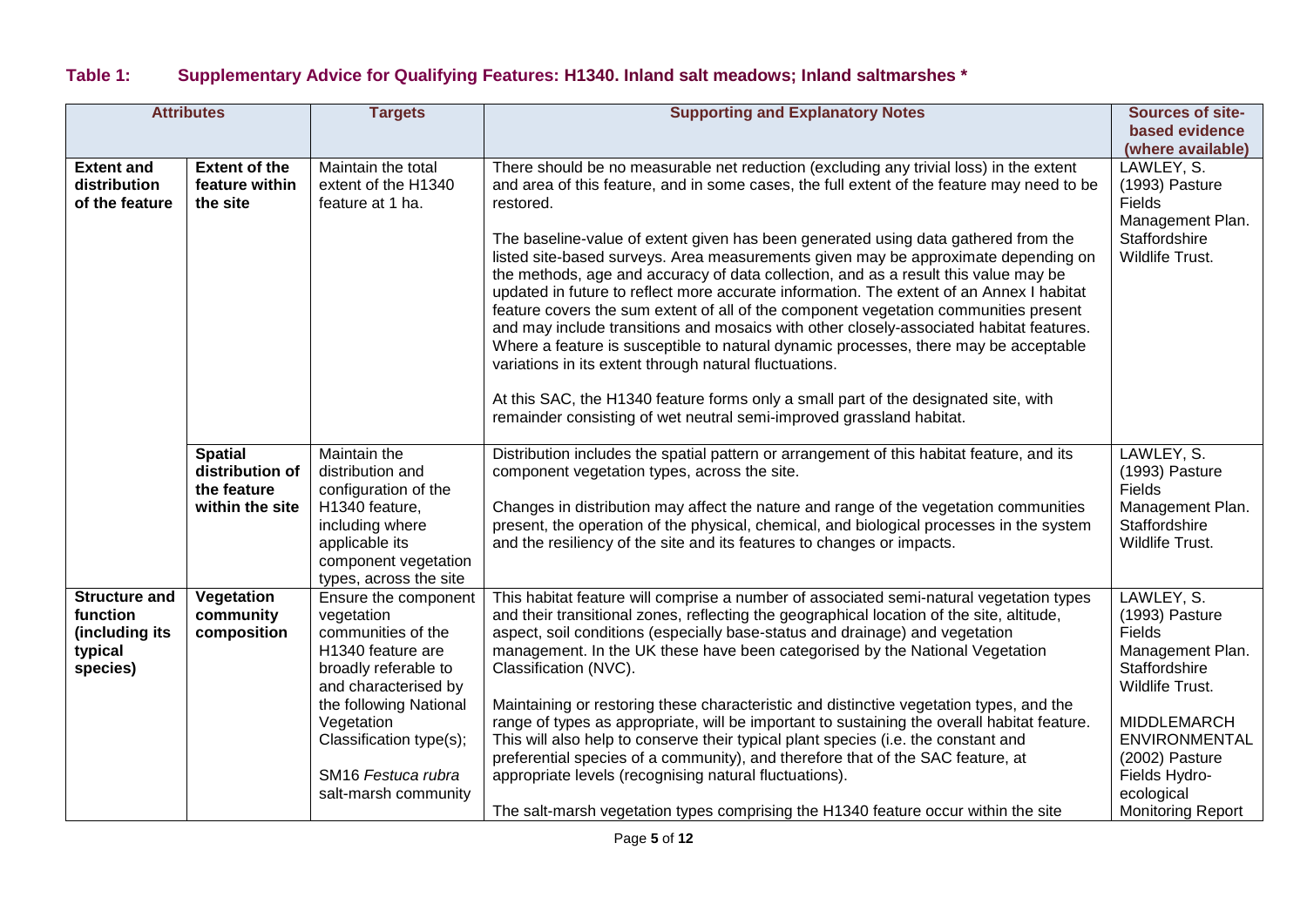| <b>Attributes</b>                                                         |                                                                       | <b>Targets</b>                                                                                                                                                                                                                                                                                                                                                                               | <b>Supporting and Explanatory Notes</b>                                                                                                                                                                                                                                                                                                                                                                                                                                                                                                                                                                                                                                                                                                                                                                                                                                                                                                                                                                                                                                                                                                                                                                                                                                                                                                                                                                                         | Sources of site-                                                                                                                                                                                                                                                                                                                                                                                                                                                                                                                               |
|---------------------------------------------------------------------------|-----------------------------------------------------------------------|----------------------------------------------------------------------------------------------------------------------------------------------------------------------------------------------------------------------------------------------------------------------------------------------------------------------------------------------------------------------------------------------|---------------------------------------------------------------------------------------------------------------------------------------------------------------------------------------------------------------------------------------------------------------------------------------------------------------------------------------------------------------------------------------------------------------------------------------------------------------------------------------------------------------------------------------------------------------------------------------------------------------------------------------------------------------------------------------------------------------------------------------------------------------------------------------------------------------------------------------------------------------------------------------------------------------------------------------------------------------------------------------------------------------------------------------------------------------------------------------------------------------------------------------------------------------------------------------------------------------------------------------------------------------------------------------------------------------------------------------------------------------------------------------------------------------------------------|------------------------------------------------------------------------------------------------------------------------------------------------------------------------------------------------------------------------------------------------------------------------------------------------------------------------------------------------------------------------------------------------------------------------------------------------------------------------------------------------------------------------------------------------|
|                                                                           |                                                                       |                                                                                                                                                                                                                                                                                                                                                                                              |                                                                                                                                                                                                                                                                                                                                                                                                                                                                                                                                                                                                                                                                                                                                                                                                                                                                                                                                                                                                                                                                                                                                                                                                                                                                                                                                                                                                                                 | based evidence                                                                                                                                                                                                                                                                                                                                                                                                                                                                                                                                 |
|                                                                           |                                                                       | SM23 Spergularia<br>marina - Puccinellia<br>distans salt-marsh<br>community                                                                                                                                                                                                                                                                                                                  | along with other communities of wet neutral semi-improved grassland (generally a<br>mosaic of MG10, MG9 and MG6 grassland and rush-pasture).                                                                                                                                                                                                                                                                                                                                                                                                                                                                                                                                                                                                                                                                                                                                                                                                                                                                                                                                                                                                                                                                                                                                                                                                                                                                                    | (where available)                                                                                                                                                                                                                                                                                                                                                                                                                                                                                                                              |
| <b>Structure and</b><br>function<br>(including its<br>typical<br>species) | Key<br>structural,<br>influential<br>and/or<br>distinctive<br>species | Restore the<br>abundance of the<br>species listed below to<br>enable each of them<br>to be a viable<br>component of the<br>Annex 1 habitat;<br>Puccinellia maritima,<br>Plantago maritima,<br>Spergularia marina,<br>Suaeda maritima.<br>Festuca rubra, Juncus<br>gerardii, Armeria<br>maritima, Agrostis<br>stolonifera, Glaux<br>maritima, Triglochin<br>maritima, Leontodon<br>autumnalis | Some plant or animal species (or related groups of such species) make a particularly<br>important contribution to the structure, function and/or quality of an Annex I habitat<br>feature at a particular site. These species will include;<br>Structural species which form a key part of the habitat's structure or help to<br>define an Annex I habitat on a site (see also the attribute for 'vegetation<br>community composition').<br>Influential species which are likely to have a key role affecting the structure and<br>function of the habitat (such as bioturbators (mixers of soil/sediment), grazers,<br>surface borers, predators or other species with a significant functional role linked<br>to the habitat).<br>Site-distinctive species which are considered to be a particularly special and<br>$\overline{\phantom{0}}$<br>distinguishing component of an Annex I habitat on a particular site.<br>There may be natural fluctuations in the frequency and cover of each of these species.<br>The relative contribution made by them to the overall ecological integrity of a site may<br>vary, and Natural England will provide bespoke advice on this as necessary.<br>The list of species given here for this Annex I habitat feature at this SAC is not<br>necessarily exhaustive. The list may evolve, and species may be added or deleted, as<br>new information about this site becomes available. | LAWLEY, S.<br>(1993) Pasture<br>Fields<br>Management Plan.<br>Staffordshire<br>Wildlife Trust.<br><b>MIDDLEMARCH</b><br><b>ENVIRONMENTAL</b><br>(2002) Pasture<br>Fields hydro-<br>ecological<br><b>Monitoring Report</b><br><b>Botanical Surveys:</b><br><b>HAYES (1980)</b><br><b>STEVENSON</b><br>(1985)<br><b>HILL (1992)</b><br>HILLMAN (1993)<br>Available from<br>Natural England on<br>request.<br><b>NATURAL</b><br><b>ENGLAND. SSSI</b><br>condition<br>assessments. (See<br>Natural England's<br><b>Designated Sites</b><br>System) |
| <b>Structure and</b><br>function                                          | <b>Vegetation:</b><br>undesirable                                     | Maintain the<br>frequency/cover of the                                                                                                                                                                                                                                                                                                                                                       | Undesirable non-woody and woody vascular plants species may require active<br>management to avert an unwanted succession to a different and less desirable state.                                                                                                                                                                                                                                                                                                                                                                                                                                                                                                                                                                                                                                                                                                                                                                                                                                                                                                                                                                                                                                                                                                                                                                                                                                                               | <b>NATURAL</b><br>ENGLAND, 2013.                                                                                                                                                                                                                                                                                                                                                                                                                                                                                                               |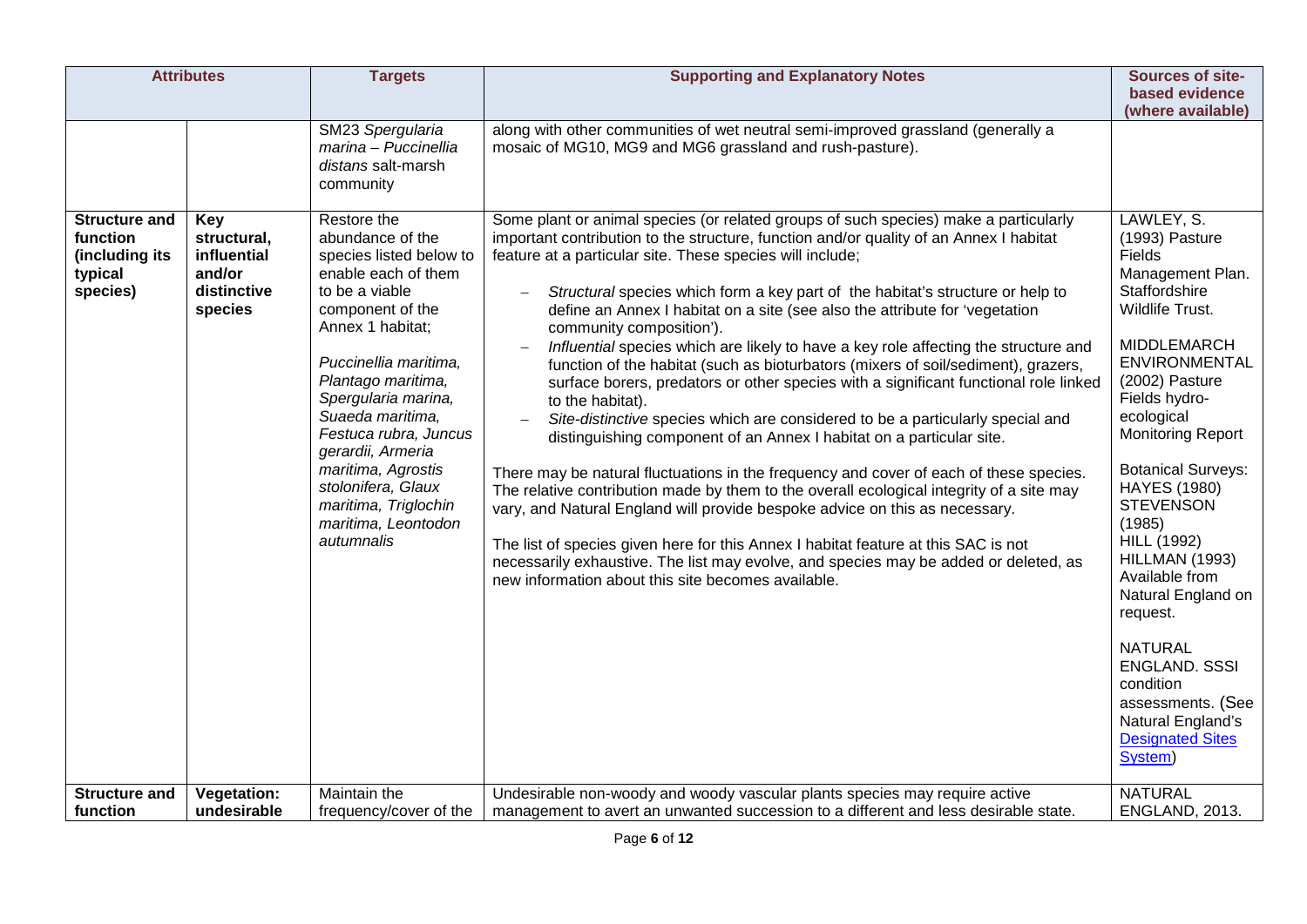|                                                                           | <b>Attributes</b>                              | <b>Targets</b>                                                                                                                                                                                                                                                                                                                                                                                                                                                                                                                                                            | <b>Supporting and Explanatory Notes</b>                                                                                                                                                                                                                                                                                                                                                                                                                                                                                                     | Sources of site-                                                                                                                                                                                                      |
|---------------------------------------------------------------------------|------------------------------------------------|---------------------------------------------------------------------------------------------------------------------------------------------------------------------------------------------------------------------------------------------------------------------------------------------------------------------------------------------------------------------------------------------------------------------------------------------------------------------------------------------------------------------------------------------------------------------------|---------------------------------------------------------------------------------------------------------------------------------------------------------------------------------------------------------------------------------------------------------------------------------------------------------------------------------------------------------------------------------------------------------------------------------------------------------------------------------------------------------------------------------------------|-----------------------------------------------------------------------------------------------------------------------------------------------------------------------------------------------------------------------|
|                                                                           |                                                |                                                                                                                                                                                                                                                                                                                                                                                                                                                                                                                                                                           |                                                                                                                                                                                                                                                                                                                                                                                                                                                                                                                                             | based evidence<br>(where available)                                                                                                                                                                                   |
| (including its<br>typical<br>species)                                     | species                                        | following undesirable<br>species within<br>acceptable levels and<br>prevent changes in<br>surface condition,<br>soils, nutrient levels or<br>hydrology which may<br>encourage their<br>spread:<br>Deschampsia<br>cespitosa, large Carex<br>spp. (leaves more<br>than 5mm wide) e.g.<br>Carex acutiformis,<br>large grasses (leaves<br>more than 10mm<br>wide, stout stems) i.e.<br>Glyceria maxima,<br>Phalaris arundinacea,<br>Phragmites australis<br>Cirsium arvense,<br>Cirsium vulgare,<br>Rumex crispus,<br>Rumex obtusifolius,<br>Urtica dioica and<br>Senecio spp | Often they may be indicative of a negative trend relating to another aspect of a site's<br>structure and function. These species will vary depending on the nature of the particular<br>feature, and in some cases these species may be natural/acceptable components or<br>even dominants.                                                                                                                                                                                                                                                 | Definitions of<br>Favourable<br>Condition for<br>designated<br>features of interest:<br>Pasturefields SSSI.<br>Available from<br>Natural England on<br>request.                                                       |
| <b>Structure and</b><br>function<br>(including its<br>typical<br>species) | Soils.<br>substrate and<br>nutrient<br>cycling | Maintain the<br>properties of the<br>underlying soil types,<br>including structure,<br>bulk density, total<br>carbon, pH, soil<br>nutrient status and<br>fungal/bacterial ratio,<br>to within typical values<br>for the H1340 habitat.                                                                                                                                                                                                                                                                                                                                    | Soil is the foundation of basic ecosystem function and a vital part of the natural<br>environment. Its properties strongly influence the colonisation, growth and distribution of<br>those plant species which together form vegetation types, and therefore provides a<br>habitat used by a wide range of organisms. Soil biodiversity has a vital role to recycle<br>organic matter.<br>Changes to natural soil properties may therefore affect the ecological structure, function<br>and processes associated with this Annex I feature. | <b>MIDDLEMARCH</b><br><b>ENVIRONMENTAL</b><br>(2002) Pasture<br>Fields Hydro-<br>ecological<br><b>Monitoring Report</b><br><b>ASPINWALL AND</b><br><b>COMPANY (1995)</b><br>NRA9STW)<br>hydrological<br>Assessment of |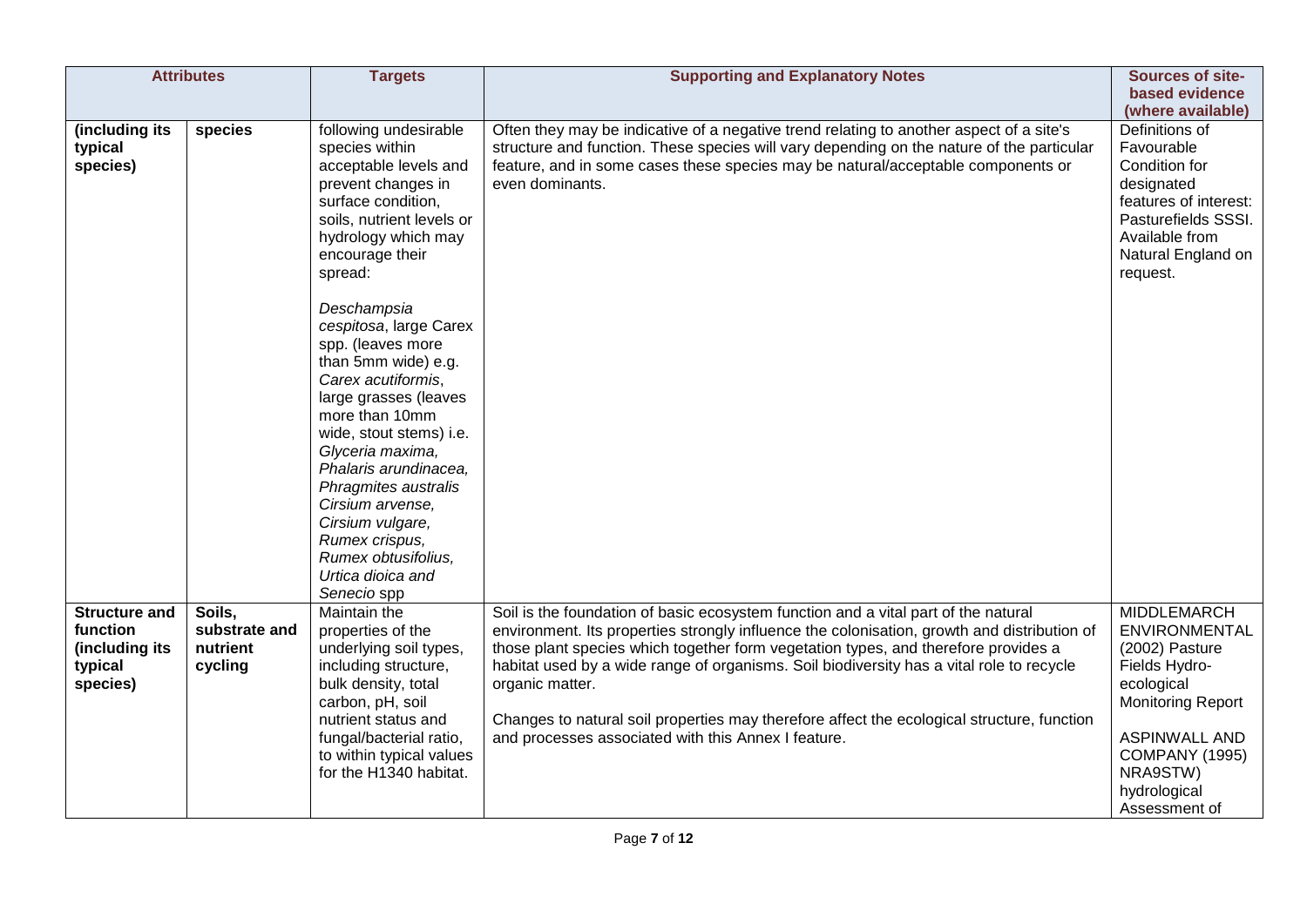| <b>Attributes</b>                                                         |                                               | <b>Targets</b>                                                                                                                                                                      | <b>Supporting and Explanatory Notes</b>                                                                                                                                                                                                                                                                                                                                                                                                                                                                                                                                                                                                                                                                                                                                                                                                                                                                                                         | Sources of site-                                                                                                                                                                                                                                                                                                                         |
|---------------------------------------------------------------------------|-----------------------------------------------|-------------------------------------------------------------------------------------------------------------------------------------------------------------------------------------|-------------------------------------------------------------------------------------------------------------------------------------------------------------------------------------------------------------------------------------------------------------------------------------------------------------------------------------------------------------------------------------------------------------------------------------------------------------------------------------------------------------------------------------------------------------------------------------------------------------------------------------------------------------------------------------------------------------------------------------------------------------------------------------------------------------------------------------------------------------------------------------------------------------------------------------------------|------------------------------------------------------------------------------------------------------------------------------------------------------------------------------------------------------------------------------------------------------------------------------------------------------------------------------------------|
|                                                                           |                                               |                                                                                                                                                                                     |                                                                                                                                                                                                                                                                                                                                                                                                                                                                                                                                                                                                                                                                                                                                                                                                                                                                                                                                                 | based evidence<br>(where available)                                                                                                                                                                                                                                                                                                      |
|                                                                           |                                               |                                                                                                                                                                                     |                                                                                                                                                                                                                                                                                                                                                                                                                                                                                                                                                                                                                                                                                                                                                                                                                                                                                                                                                 | <b>SSSI: Pasturefields</b><br>Saltmarsh<br>MIDDLEMARCH<br><b>ENVIRONMENTAL</b><br>(1999) Water Level<br>Management Plan<br>Pasturefields SSSI                                                                                                                                                                                            |
| <b>Structure and</b><br>function<br>(including its<br>typical<br>species) | Water quality:<br>salinity of<br>spring water | Ensure the salinity of<br>spring water is at a<br>level appropriate for<br>supporting salt marsh<br>vegetation                                                                      | For many SAC features which are dependent on wetland habitats supported by surface<br>and/or ground water, maintaining the quality and quantity of water supply will be critical,<br>especially at certain times of year. Poor water quality and inadequate quantities of water<br>can adversely affect the structure and function of this habitat type.                                                                                                                                                                                                                                                                                                                                                                                                                                                                                                                                                                                        | PBA (2016)<br><b>Salinity Monitoring</b><br>and Assessment.                                                                                                                                                                                                                                                                              |
|                                                                           | Water quality/<br>quantity                    | Ensure water quality<br>and quantity is<br>maintained or restored<br>as necessary to a<br>standard which<br>provides the<br>necessary conditions<br>to support the H1340<br>feature | Typically, meeting the surface water and groundwater environmental standards set out<br>by the Water Framework Directive (WFD 2000/60/EC) will also be sufficient to support<br>the achievement of SAC Conservation Objectives but in some cases more stringent<br>standards may be needed. Further site-specific investigations may be required to<br>establish appropriate water quality standards for this particular SAC.<br>According to the Middlemarch report of 2002, the soil salinity target for Pasturefields<br>saltmarsh is 8,000ug/g and the spring-water target is 3,700 ug/g.<br>Kadiri et al. (Sediment Characteristics of a restored saltmarsh in SE England in<br>Hydrobiologia, 2011) show average chloride concentrations from sediments of restored<br>saltmarsh (RSM) and natural saltmarsh (NSM) - with natural saltmarsh in late spring<br>having a chloride concentration of 4,000ug/g, rising to 10,000ug/g in July. | <b>MIDDLEMARCH</b><br>ENVIRONMENTAL<br>(2002) Pasture<br>Fields Hydro-<br>ecological<br><b>Monitoring Report</b><br><b>ASPINWALL AND</b><br>COMPANY (1995)<br>NRA9STW)<br>Hydrological<br>Assessment of<br>SSSI: Pasturefields<br>Saltmarsh<br><b>PAM BROWN</b><br><b>ASSOCIATES</b><br>(2016) Salinity<br>Monitoring and<br>Assessment. |
|                                                                           | Hydrology:                                    | Restore water table                                                                                                                                                                 | Defining and maintaining the appropriate hydrological regime is a key step in moving                                                                                                                                                                                                                                                                                                                                                                                                                                                                                                                                                                                                                                                                                                                                                                                                                                                            | <b>MIDDLEMARCH</b>                                                                                                                                                                                                                                                                                                                       |
|                                                                           | <b>Water table</b><br>and spring              | levels and the spring<br>flow regime during the                                                                                                                                     | towards achieving the conservation objectives for this site and sustaining this feature                                                                                                                                                                                                                                                                                                                                                                                                                                                                                                                                                                                                                                                                                                                                                                                                                                                         | ENVIRONMENTAL<br>(2002) Pasture                                                                                                                                                                                                                                                                                                          |
|                                                                           | flow                                          | year at levels                                                                                                                                                                      | Changes in source, depth, duration, frequency, magnitude and timing of water supply                                                                                                                                                                                                                                                                                                                                                                                                                                                                                                                                                                                                                                                                                                                                                                                                                                                             | Fields Hydro-                                                                                                                                                                                                                                                                                                                            |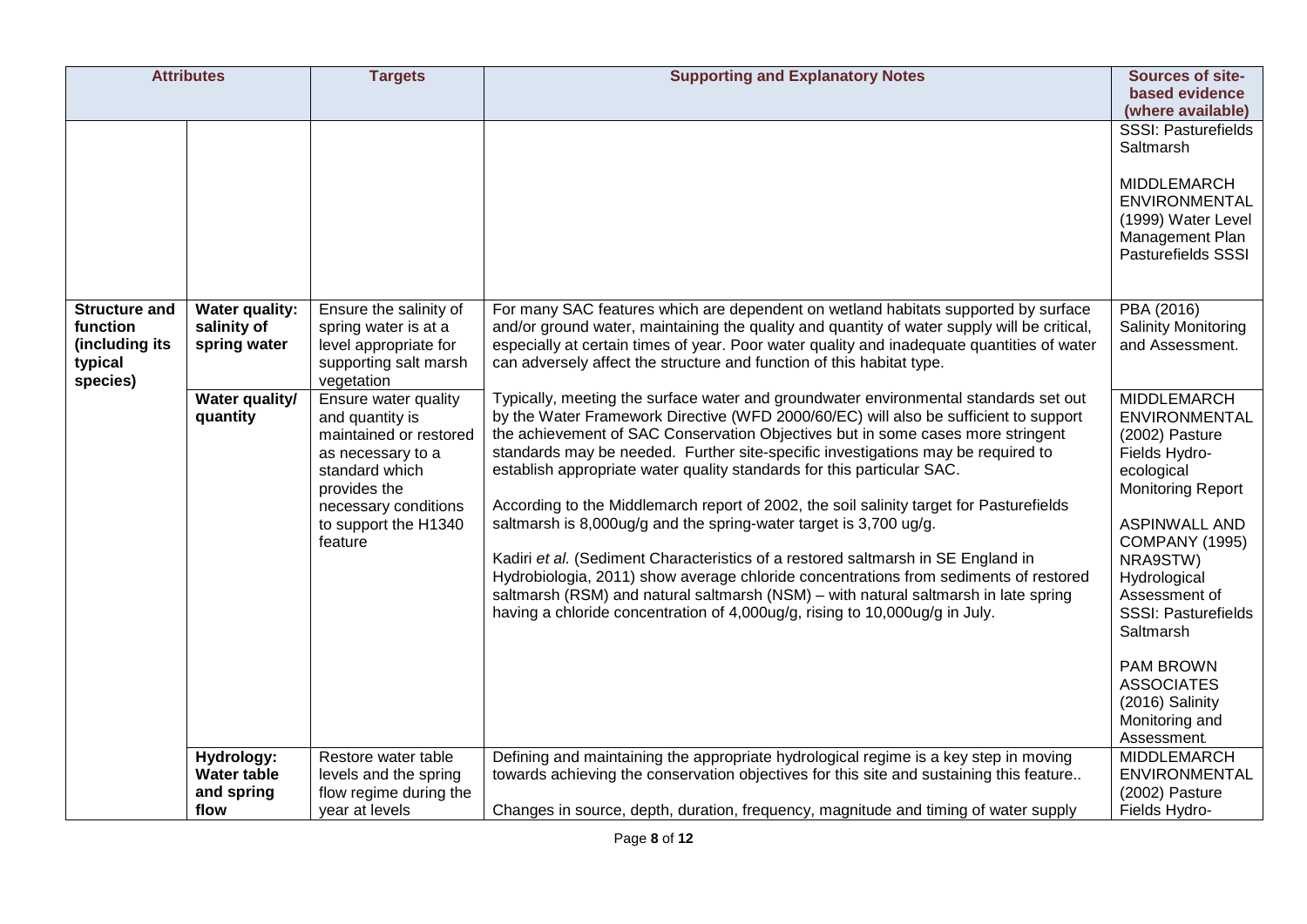| <b>Attributes</b>                                                         |                                                                 | <b>Targets</b>                                                                                                                                                                                          | <b>Supporting and Explanatory Notes</b>                                                                                                                                                                                                                                                                                                                                                                                                                                                                                                                                                                                                                                                                                                                                                                                                                                                                                                                                                                                                                                                                                                                                                                                                                                                                                                                                                                                                                                                                                | Sources of site-<br>based evidence                                                                                              |
|---------------------------------------------------------------------------|-----------------------------------------------------------------|---------------------------------------------------------------------------------------------------------------------------------------------------------------------------------------------------------|------------------------------------------------------------------------------------------------------------------------------------------------------------------------------------------------------------------------------------------------------------------------------------------------------------------------------------------------------------------------------------------------------------------------------------------------------------------------------------------------------------------------------------------------------------------------------------------------------------------------------------------------------------------------------------------------------------------------------------------------------------------------------------------------------------------------------------------------------------------------------------------------------------------------------------------------------------------------------------------------------------------------------------------------------------------------------------------------------------------------------------------------------------------------------------------------------------------------------------------------------------------------------------------------------------------------------------------------------------------------------------------------------------------------------------------------------------------------------------------------------------------------|---------------------------------------------------------------------------------------------------------------------------------|
|                                                                           |                                                                 |                                                                                                                                                                                                         |                                                                                                                                                                                                                                                                                                                                                                                                                                                                                                                                                                                                                                                                                                                                                                                                                                                                                                                                                                                                                                                                                                                                                                                                                                                                                                                                                                                                                                                                                                                        | (where available)                                                                                                               |
|                                                                           |                                                                 | consistent with<br>maintaining the H1340<br>feature                                                                                                                                                     | can have significant implications for the assemblage of characteristic plants and animals<br>present. This target is generic and further site-specific investigations may be required to<br>fully inform conservation measures and/or the likelihood of impacts.<br>Pam Brown Associates (2016) suggests the saltmarsh exists as a result of historic<br>wildcat salt prospecting - drilling through an aquitard to bring saltwater to the surface by<br>releasing artesian flow. Therefore, and unusually, restoration of a more natural<br>hydrological regime (if it were possible) might well destroy the feature.                                                                                                                                                                                                                                                                                                                                                                                                                                                                                                                                                                                                                                                                                                                                                                                                                                                                                                 | ecological<br><b>Monitoring Report</b>                                                                                          |
| <b>Structure and</b><br>function<br>(including its<br>typical<br>species) | <b>Maintaining</b><br>integrity of<br>hydrological<br>catchment | Restore the full range<br>of hydrological/<br>hydrogeological<br>aspects of a site's<br>catchment that<br>contribute to its<br>functioning and the<br>maintenance of the<br>H1340 feature               | The movement, quality and distribution of water within a site's wider catchment and<br>outside of the site's boundary will affect its ability to support this wetland habitat feature.<br>Catchment size will vary.<br>A site's water table and other hydrological aspects may be affected by changes in the<br>use of the land surface, water abstraction, flood alleviation, development and mineral<br>extraction in the wider catchment.<br>The site receives surface water from the River Trent on its SW side and from run-off<br>from the land on its NE side.                                                                                                                                                                                                                                                                                                                                                                                                                                                                                                                                                                                                                                                                                                                                                                                                                                                                                                                                                  | <b>MIDDLEMARCH</b><br>ENVIRONMENTAL<br>(2002) Pasture<br>Fields Hydro-<br>ecological<br><b>Monitoring Report</b>                |
|                                                                           | <b>Functional</b><br>connectivity<br>with wider<br>landscape    | Maintain or restore the<br>overall extent, quality<br>and function of any<br>supporting features<br>within the local<br>landscape which<br>provide a critical<br>functional connection<br>with the site | This recognises the potential need at this site to maintain or restore the connectivity of<br>the site to its wider landscape in order to meet the conservation objectives. These<br>connections may take the form of landscape features outside of the designated site<br>boundary which are either important for the continuous supply of sediment to the<br>site(such as soft eroding cliffs, dunes, offshore sand banks) or the migration, dispersal<br>and genetic exchange of those typical species closely associated with qualifying Annex I<br>habitat features of the site.<br>These features may also be important to the operation of the supporting ecological<br>processes on which the designated site and its features may rely. In most cases<br>increasing actual and functional landscape-scale connectivity would be beneficial. Where<br>there is a lack of detailed knowledge of the connectivity requirements of the qualifying<br>feature, Natural England will advise as to whether these are applicable on a case by<br>case basis.<br>According to the inventory produced by Chatters (2017), there are six other inland<br>saltmarshes within five miles of Pasturefields (Astonfields at SJ926248; Ingestre at<br>SJ980247; Kingston Pool at SJ944235; Lion Lodge at SJ989239; Shirleywich at SJ984<br>259; and Tixall at SJ976 227. They are all small sites. They all lie on Mercia Mudstone,<br>so their eco-hydrological characteristics are likely to be similar to those supporting | CHATTERS, C.,<br>2017. Saltmarsh.<br><b>British Wildlife</b><br>Collection vol. 5.<br>Bloomsbury<br>Natural History,<br>London. |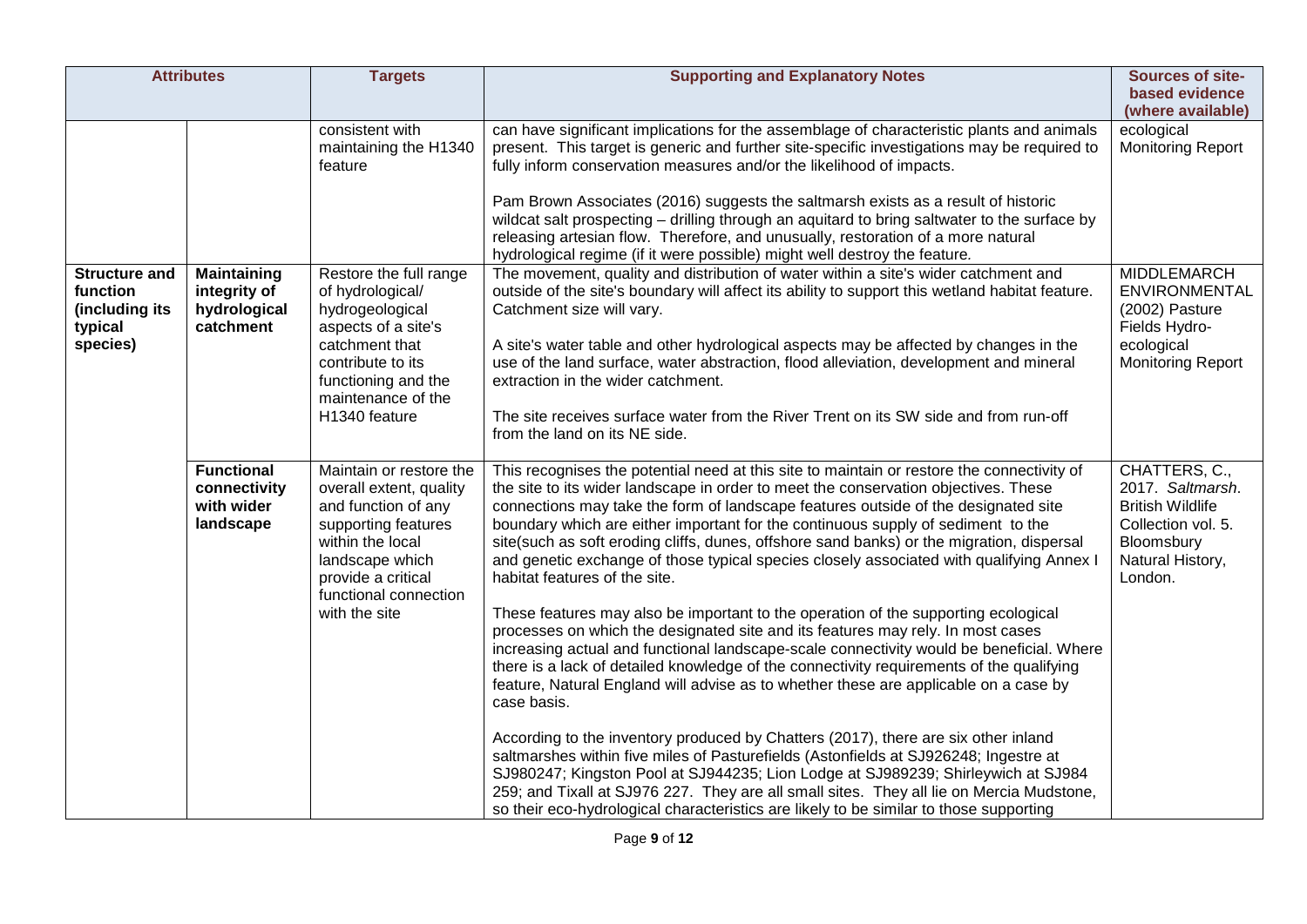| <b>Attributes</b>                                                         |                                     | <b>Targets</b>                                                                                                                                                                                                                                 | <b>Supporting and Explanatory Notes</b>                                                                                                                                                                                                                                                                                                                                                                                                                                                                                                                                                                                                                                                                                                                                                                                                                                                                                                                                                                                                                                                                                                                                                                                                                                                                                                                                                                                                                                                                                                                                                                  | Sources of site-                                                                                                                                                                                                                                                                     |
|---------------------------------------------------------------------------|-------------------------------------|------------------------------------------------------------------------------------------------------------------------------------------------------------------------------------------------------------------------------------------------|----------------------------------------------------------------------------------------------------------------------------------------------------------------------------------------------------------------------------------------------------------------------------------------------------------------------------------------------------------------------------------------------------------------------------------------------------------------------------------------------------------------------------------------------------------------------------------------------------------------------------------------------------------------------------------------------------------------------------------------------------------------------------------------------------------------------------------------------------------------------------------------------------------------------------------------------------------------------------------------------------------------------------------------------------------------------------------------------------------------------------------------------------------------------------------------------------------------------------------------------------------------------------------------------------------------------------------------------------------------------------------------------------------------------------------------------------------------------------------------------------------------------------------------------------------------------------------------------------------|--------------------------------------------------------------------------------------------------------------------------------------------------------------------------------------------------------------------------------------------------------------------------------------|
|                                                                           |                                     |                                                                                                                                                                                                                                                |                                                                                                                                                                                                                                                                                                                                                                                                                                                                                                                                                                                                                                                                                                                                                                                                                                                                                                                                                                                                                                                                                                                                                                                                                                                                                                                                                                                                                                                                                                                                                                                                          | based evidence<br>(where available)                                                                                                                                                                                                                                                  |
|                                                                           |                                     |                                                                                                                                                                                                                                                | Pasturefields. Whether the conservation of the inland saltmarsh at Pasturefields<br>depends on maintenance or restoration of these sites is not known, but it is plausible that<br>species typically associated with Pasturefields might survive better in a landscape of<br>numerous scattered saltmarshes than a landscape with one isolated example. Beyond<br>Staffordshire in the surrounding counties, Chatters lists twelve more sites in Cheshire,<br>three in Warwickshire and four in Worcestershire.                                                                                                                                                                                                                                                                                                                                                                                                                                                                                                                                                                                                                                                                                                                                                                                                                                                                                                                                                                                                                                                                                          |                                                                                                                                                                                                                                                                                      |
| <b>Structure and</b><br>function<br>(including its<br>typical<br>species) | <b>Adaptation</b><br>and resilience | Maintain the H1340<br>feature's ability, and<br>that of its supporting<br>processes, to adapt or<br>evolve to wider<br>environmental<br>change, either within<br>or external to the site                                                       | This recognises the increasing likelihood of natural habitat features to absorb or adapt to<br>wider environmental changes. Resilience may be described as the ability of an<br>ecological system to cope with, and adapt to environmental stress and change whilst<br>retaining the same basic structure and ways of functioning. Such environmental<br>changes may include changes in sea levels, precipitation and temperature for example,<br>which are likely to affect the extent, distribution, composition and functioning of a feature<br>within a site. The vulnerability and response of features to such changes will vary.<br>Using best available information, any necessary or likely adaptation or adjustment by the<br>feature and its management in response to actual or expected climatic change should be<br>allowed for, as far as practicable, in order to ensure the feature's long-term viability.<br>The overall vulnerability of this particular SAC to climate change has been assessed by<br>Natural England as being high, taking into account the sensitivity, fragmentation,<br>topography and management of its habitats/supporting habitats (Natural England, 2015).<br>These sites are considered to be the most vulnerable sites overall and are likely to<br>require the most adaptation action, most urgently. Action to address specific issues is<br>likely, such as reducing habitat fragmentation, creating more habitat to buffer the site or<br>expand the habitat into more varied landscapes and addressing particular management<br>and condition issues. | <b>NATURAL</b><br>ENGLAND, 2015.<br><b>Climate Change</b><br>Theme Plan and<br>National<br>Biodiversity<br><b>Climate Change</b><br>Vulnerability<br>Assessments<br>(NBCCVAs).<br>Available at<br>http://publications.n<br>aturalengland.org.u<br>k/publication/49545<br>94591375360 |
| <b>Supporting</b><br>processes<br>(on which the<br>feature relies)        | Air quality                         | Maintain the<br>concentrations and<br>deposition of air<br>pollutants within the<br>site-relevant Critical<br>Load or Level values<br>given for this feature<br>of the site on the Air<br>Pollution Information<br>System<br>(www.apis.ac.uk). | This habitat type is considered sensitive to changes in air quality. Exceedance of these<br>critical values for air pollutants may modify the chemical status of its substrate,<br>accelerating or damaging plant growth, altering its vegetation structure and composition<br>and causing the loss of sensitive typical species associated with it.<br>Critical Loads and Levels are recognised thresholds below which such harmful effects on<br>sensitive UK habitats will not occur to a significant level, according to current levels of<br>scientific understanding.<br>There are no set Critical Loads and Levels for this habitat type on APIS. Adopting the<br>thresholds given for coastal saltmarsh habitats, this SAC is not currently exceeding<br>values for ammonia, nitrogen and nitrogen oxides.                                                                                                                                                                                                                                                                                                                                                                                                                                                                                                                                                                                                                                                                                                                                                                                       | More information<br>about site-relevant<br>Critical Loads and<br>Levels for this SAC<br>is available by<br>using the 'search<br>by site' tool on the<br>Air Pollution<br><b>Information System</b><br>(www.apis.ac.uk).                                                              |